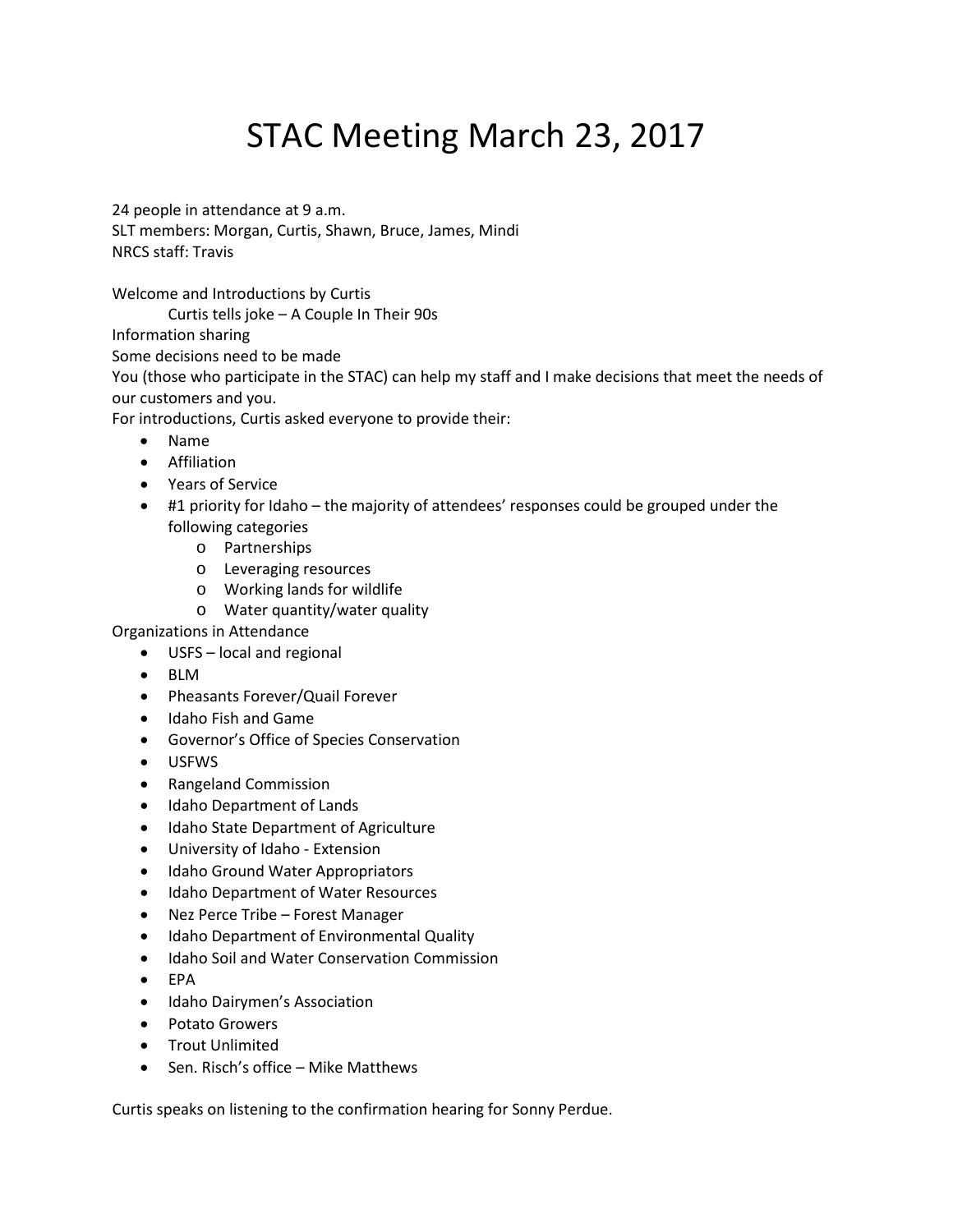Curtis covers federal hiring freeze.

Curtis covers Continuing Resolution.

Curtis mentions President's Budget proposal.

Curtis mentions Debt Ceiling.

Thank you to those stakeholders – for their confidence and faith in NRCS.

We need to reach as constituents and the relevance of what we do for their good and the good of our communities.

Curtis covers Governor Otter's letter requesting assistance from FSA and NRCS, ECP or EWP and questions of flooding.

Curtis mentions the white issue paper. Reads sections of it. Mentions the 11 current partners and other organizations are expressing interest. Lists the signatories.

Curtis quickly runs through the 9:15 to 10 a.m. agenda item.

Morgan presents power point on Programs

- FY 2016 round-up
	- o Easements
	- o EQIP
	- o Special Projects
		- Across the State
		- **Variety of Topics** 
			- Fire Prevention
			- LESA
			- Soil Health
			- Wildlife habitat
			- Erosion
			- Water Quality
			- Cheat Grass Control
				- o Question raised by Brian Oakey about the product being used on the Shoshone project  $-$  if it is a particular one  $-$  there is a "stop sale" issue which should be considered

Curtis interjected regarding why we do special projects – as a way to get partner driven projects on the ground. RCPP is very competitive nationally. However, this sort of targeted funding is providing great conservation implementation.

**Sal Palazzo** (IDFG) asked about whether NRCS was developing narratives for the special projects so that the partners can know what they are and what they are promoting.

**Curtis:** Yes, a summarized document for all active RCPP and Special Projects will be sent to everyone.

Morgan covers RCPP projects currently funded in FY 2016 & 2017.

Brian Oakey (Idaho Dept. of Ag) brings up land use patterns changing – leads to changes in water use, flooding. Does the ranking process take that into consideration?

Curtis responded that we work to try to avoid funding conflicting practices. Idaho Water Resources Board pointed out that while a lead partner is listed, there is often multiple stake holders involved in each process.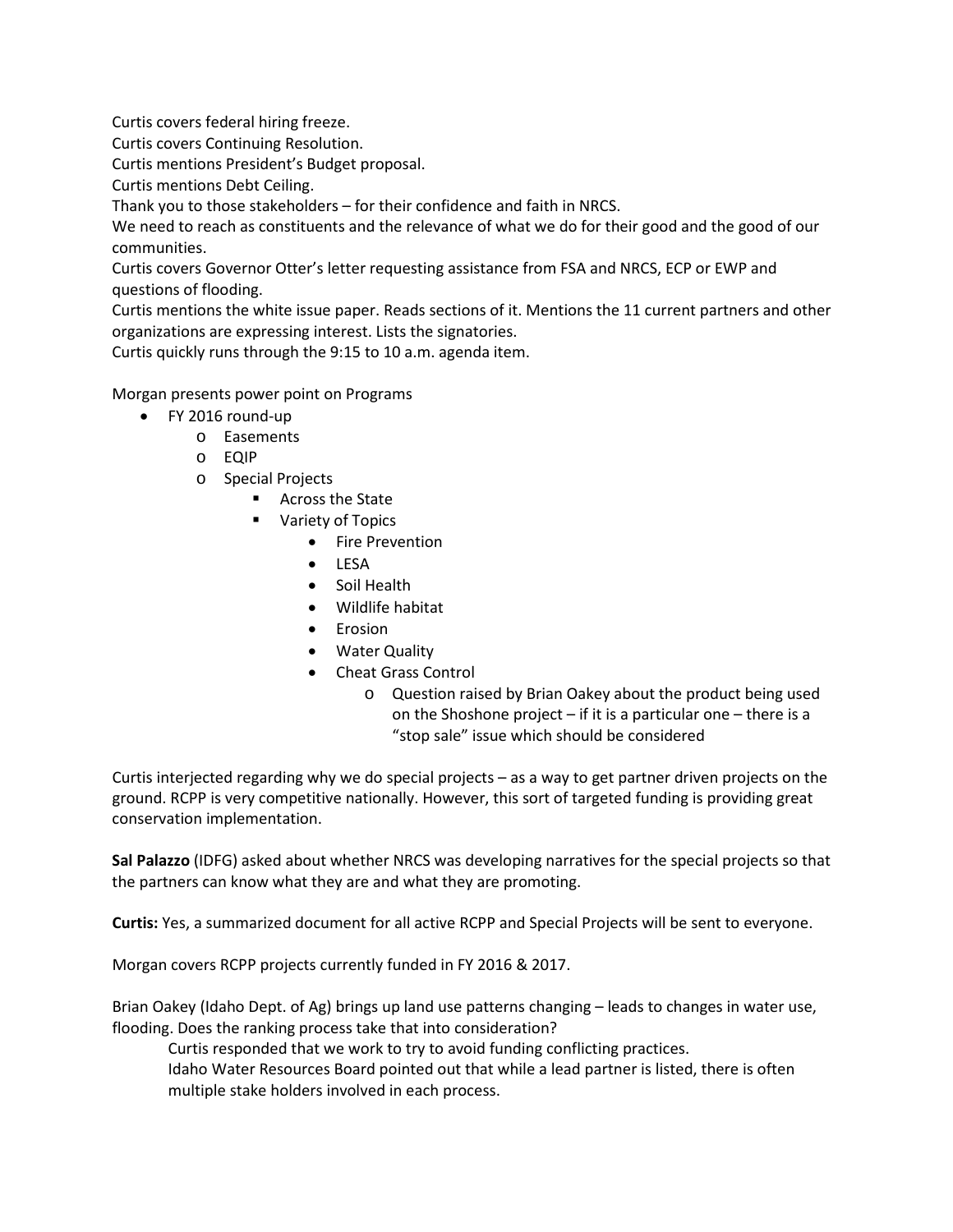Curtis pointed out the system is also set up to create accountability.

Follow-up question asked for clarification as what is meant by accountability. Curtis clarified.

NRCS is the final approver of design. Assuring all standards are met.

Teri Murrison (ISWCC) asked about flood irrigation projects and whether NRCS was funding flood irrigation

Curtis and mentioned the new flood irrigation initiative for Idaho and what benefits it will bring

It was announced the next meeting will be August 1, 2017.

Morgan asked them to vote on resource concerns.

**Question**: How much weight will be given to our votes? Only two commodity groups are represented at this meeting (Dairymen and Potato Growers)

**Curtis:** Yes and I need your help in recruiting more commodity groups to participate in the STAC. Both Dairy and Potato offered to assist Curtis with this.

**Mindi Rambo, NRCS PAS:** This will be an annual vote, so if more weight is given to Dairymen this year, we hope other groups will be encouraged to attend and advocate for their priorities next year.

**Sal P:** Is there an opportunity for a training session for the partners on CSP? There is a high level of interest

Is there any tracking of the interest in easements following the shift to ACEP.

Sal P pointed out there is matching fatigue.

Teri concurred Brian Oakey concurred U of I concurred – percentage of time Are indirect costs included? Curtis will elevate those concerns to NHQ

Clarification on Top Resource Concerns Poster – what the definitions mean

During this process Curtis touches on the importance/function of the local-led workgroups. "The local-led workgroup process is working very well in Idaho and has strengthened over the last two years. There are six local led workgroups in Idaho, one for each division."

#### **Results of vote -- Top Five Resource Concerns:**

- Water Quality 14 votes
- (tie) Degraded Plant Conditions and Inadequate Habitat for Fish and Wildlife 12 votes each
- Soil Quality Degradation 8 votes
- (tie) Soil Erosion and Insufficient water 7 votes each

# **Congressional Update**

Mike Matthews from Sen. Risch's office on D.C. update Things have picked up rapidly since the first of the year

• American health Care Act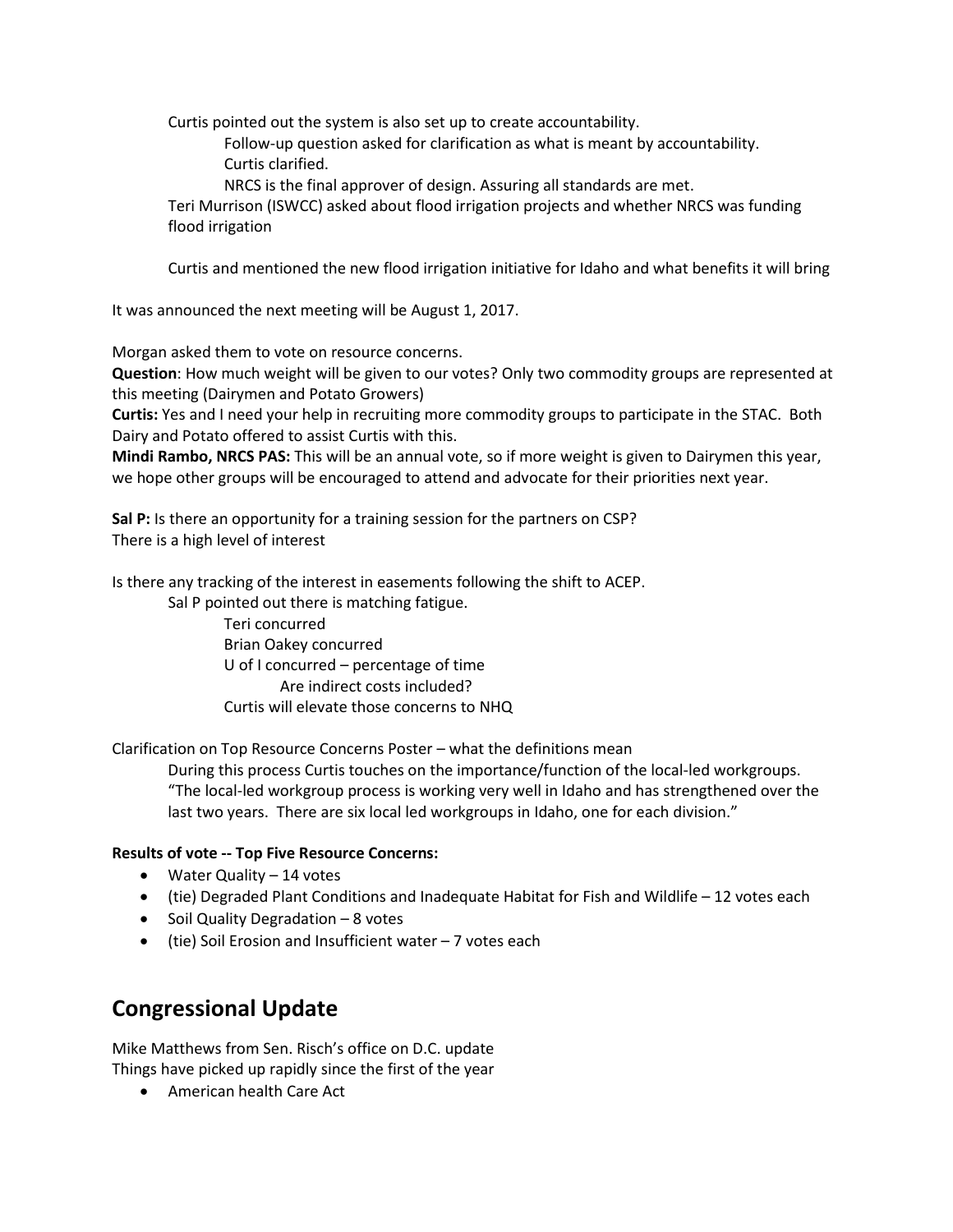- Secretarial confirmation hearings
	- o Ag Next week in the Senate is the hope
	- o U.S. Trade Representative
	- o Labor

• Supreme Court nomination hearings New Congress, everything sort of resets

Sen. Risch –Small Business Committee – Chair

Regulatory reform

Other committees

- **F** Foregin Affairs
- **E** Energy and Natural Resources
- **Ethics**
- Intelligence

Sen. Crapo – Banking Committee chair

Appropriations

12 committees

Go through each one and vote on each one separately

Senator's website

Senator celebrates National Ag Day

Five bills to bolster Idaho's agricultural industry

SEPA (Sensible Environmental Protections Act)

Dairy Pride – getting rid of the "milk" in soy milk, etc.

Water Supply

Maritime slowdown

Death Tax repeal

Greater Sage Grouse Restoration and Protection Act

Ramping up scheduling for hearings/committees/etc for Farm Bill

No information on timeframe to debt ceiling

# **Idaho Department of Agriculture**

## *Environmental / Nutrient Management Plan program*

Animal Industries Section Manager, Mitchell Vermeer, 208-332-8550[, Mitchell.vermeer@isda.idaho.gov](mailto:Mitchell.vermeer@isda.idaho.gov) Replaced old Idaho One Plan

Compatibility / interface

Entirely web based, can be accessed by most devices.

Straightforward design, not complicated

- $\blacksquare$  Mapping you can map out most fields in a couple of hours or less including overflow. Mapping stays-up-to-date with Google Maps (but can be switched to a different service if the need arises.
- $\Box$  Updateable book values
- $\blacksquare$  Accuracy book values
- **Question re: manure testing** 
	- o Response: On-line tool for that is one of the top priorities for continuing development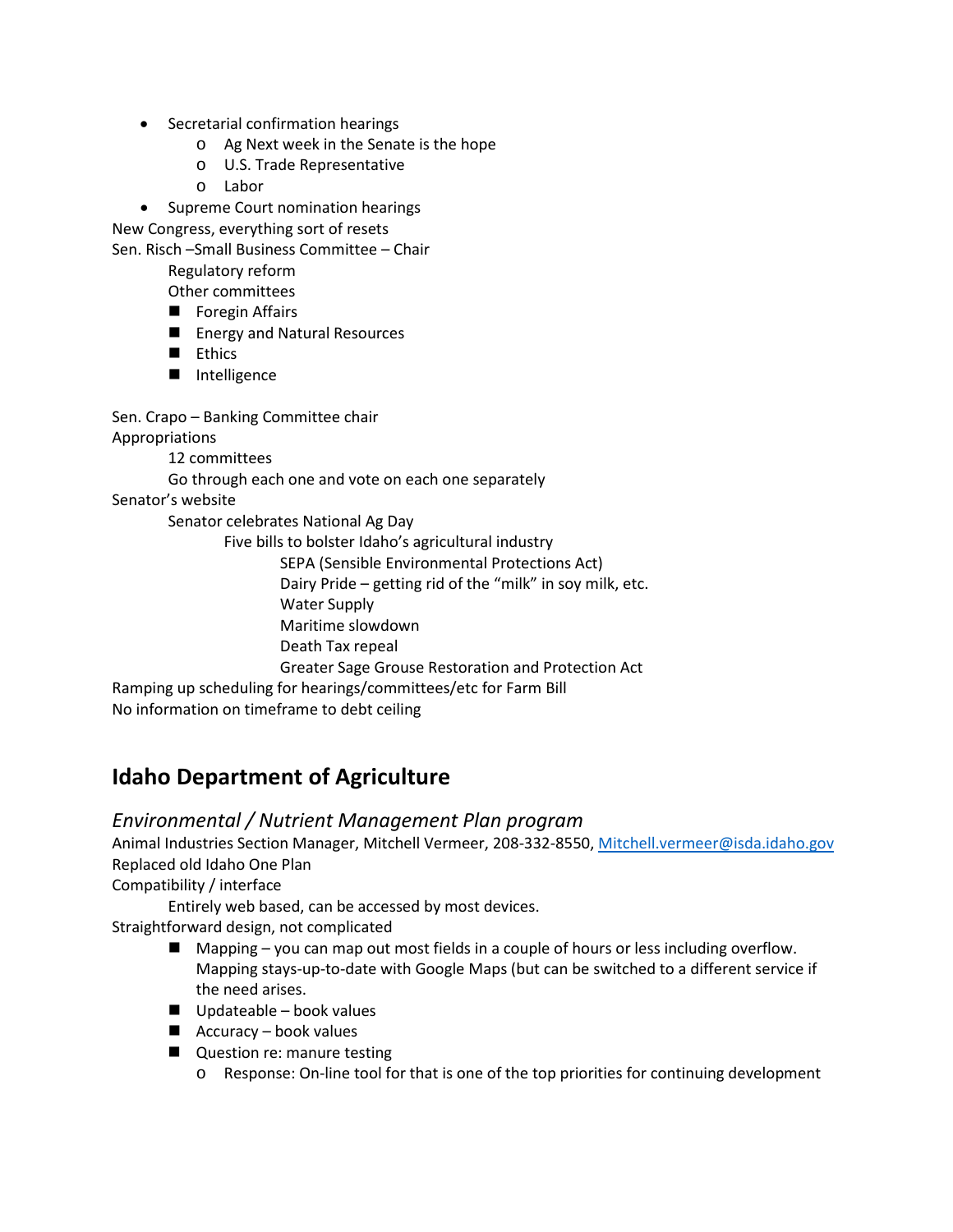- **Praise for the Idaho Dairymen for encouraging producers to utilize testing as** that could be a regulator requirement by Idaho.
- $\blacksquare$  Variability relate to water usage
- **New Visual**
- <https://agrifloyd.agri.idaho.gov/NMP>
- Question related to solid separation, will this be coupled with record keeping? o Yes, it is another tool that is a high priority for development
- If is the soil sample tool available yet? We want to make this as dynamic as possible
- Book values are a big limitation on accuracy because they are estimates. IDA wants to be able to have people dial in information from the ground.

The presentation by Idaho Dept. of Ag was followed by a question session:

- EPA Nitrogen and Phosphorous Issues
- Data How do agencies avoiding linking metadata to Personally Identifying Information (PII). We need the accuracy, but not the exposure.
- Local Conservation District Carolyn Firth is the program director
- PowerPoint presentation from the EPA on monitoring testing

## **FSA Program Update**

Aaron Johnson, Acting State Director Explained how Actings work in FSA Overview of how FSA is set up

- 29 counties throughout state in 4 districts
- 2014 Farm Bill
	- o Livestock
		- **-** Disaster program
		- **Livestock Forage Program**
- Non Insured Crop
- ARC/PLC
- Conservation
	- o CRP Is this a continuous signup? No national decides the cycle.
	- o SAFE continuous application
	- o CREP question whether CREP applications are still open yes. Continuous application cycle. Question on whether the payment is the same everywhere – based on whether on the type of irrigation
	- o HELI continuous application cycle

Maxing out on acres – it's going to get competitive

**Lynn Tominaga** – Water Users are working with FSA to raise the rental rate from \$120 to \$130. Made the recommendation in August 2017. Become 10-year contracts. Water Districts will match the increase.

Stats/Slides on CRP acreages, large number of acres coming out of CRP at end of FY2017 Concerns about how/where to re-enroll CRP acres.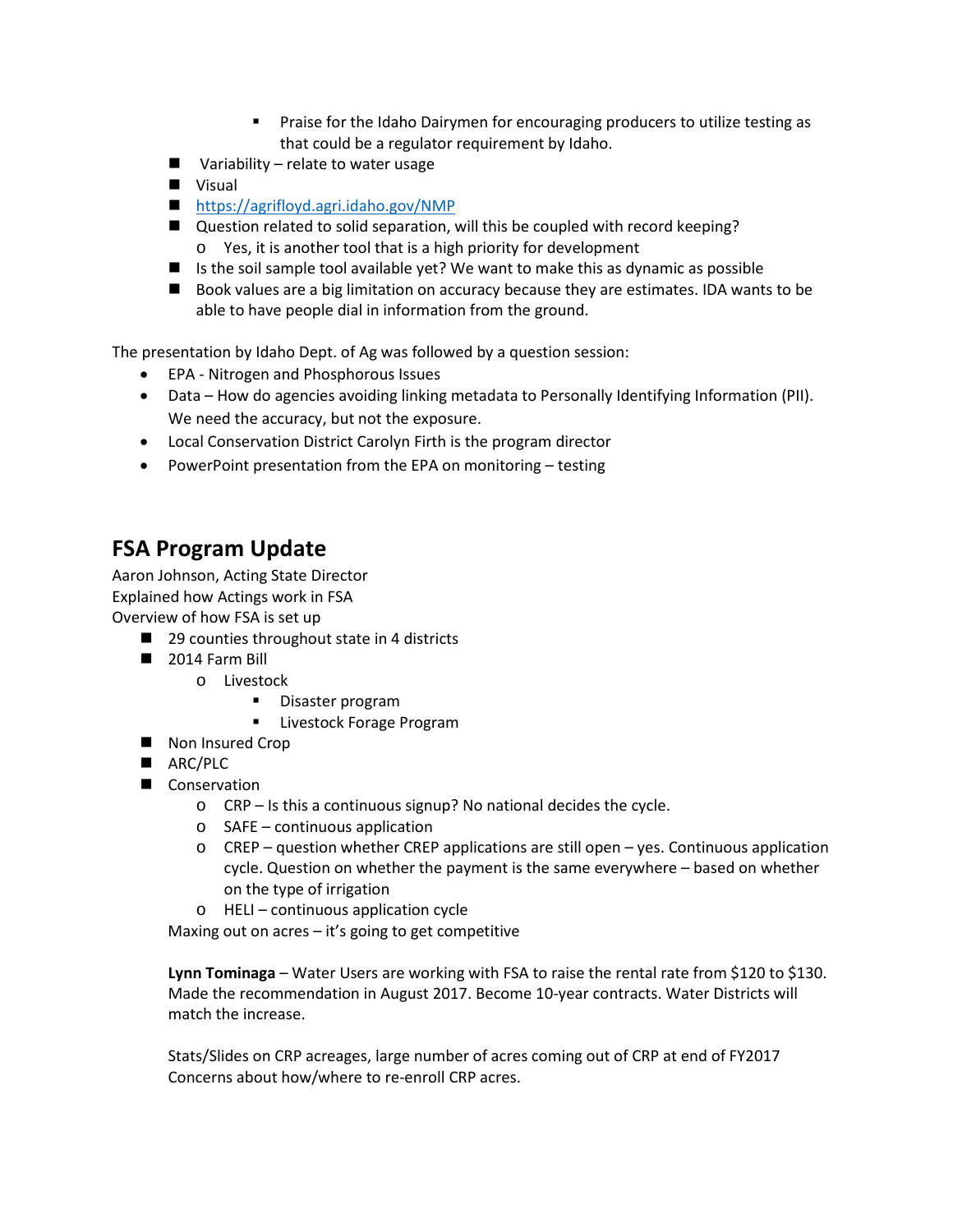Becomes a choice between leaving it in cover with no \$\$\$ attached or put it back into production.

**Curtis** – this is concern for NRCS, especially in HEL areas.

Lower commodities prices may force those acres into grazing – is that an option? IDFG says a lot of these farmers are not equipped to make that switch.

Next Farm Bill could be vastly different

Presentation covers:

- Price Support
- Farm Loans
- Totals

FSA believes risk management will be a big thing in 2017. They expect a very busy year.

#### Questions?

What are you seeing for Dairy this year?

**Aaron Johnson:** Pretty quiet this year. Haven't seen a lot of interest, payment versus premium. Not seeing much more than catastrophic.

To qualify for FSA emergency loan do you need a federal declaration? **Aaron Johnson:** For some things yes, for some things an administrative declaration will work.

We are about a month early. We don't know all the losses yet.

Curtis: We are working with FSA and other federal, state and local organizations in preparation for requests for assistance from affected producers.

## **Open Forum**

#### **Teri Murrison**

I'm going to give you a topic: What is the impact of cuts to funding?

Curtis addresses future funding uncertainty through 3 lens:

- o CTA
- o Currently Idaho-NRCS is at a 20% staffing reduction
- o 500 partners advocating for conservation

June 1, 9 a.m. - Pheasants Forever, tour out of NRCS Burley Field Office – SGI projects, juniper removal

**IDL**- In 2010 all states were required to create a Forest Action Plan. Updates required by 2020. Holistically looking at the forest – fire, water, insect, disease, etc. Collaborations across the landscape.

**Fish and Wildlife** platform for 2018 Farm Bill was established. IDFG working on Columbia Grouse proposal with FSA Money for fencing off stack sheds